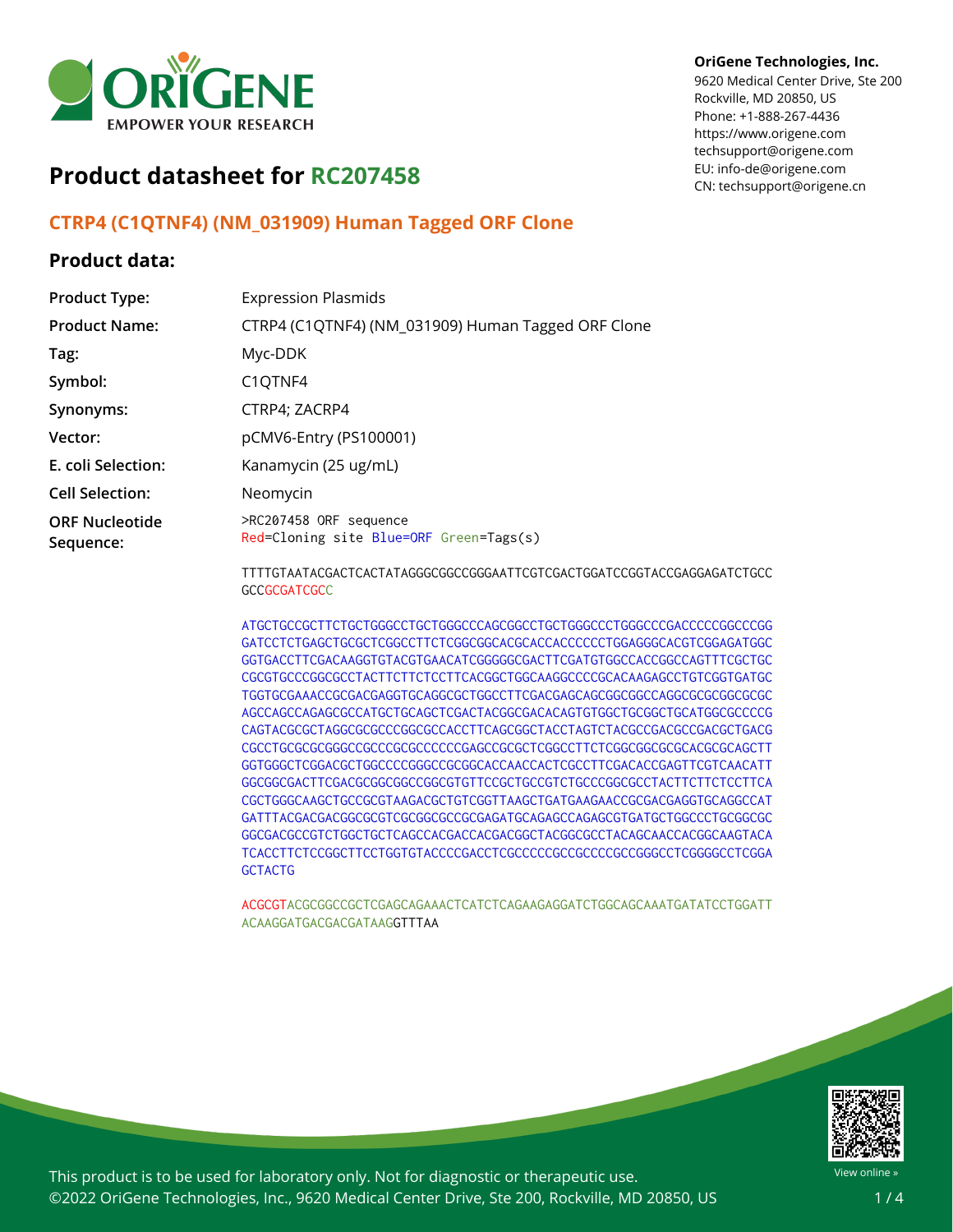



\* The last codon before the Stop codon of the ORF

#### **Plasmid Map:**



**ACCN:** NM\_031909

This product is to be used for laboratory only. Not for diagnostic or therapeutic use. ©2022 OriGene Technologies, Inc., 9620 Medical Center Drive, Ste 200, Rockville, MD 20850, US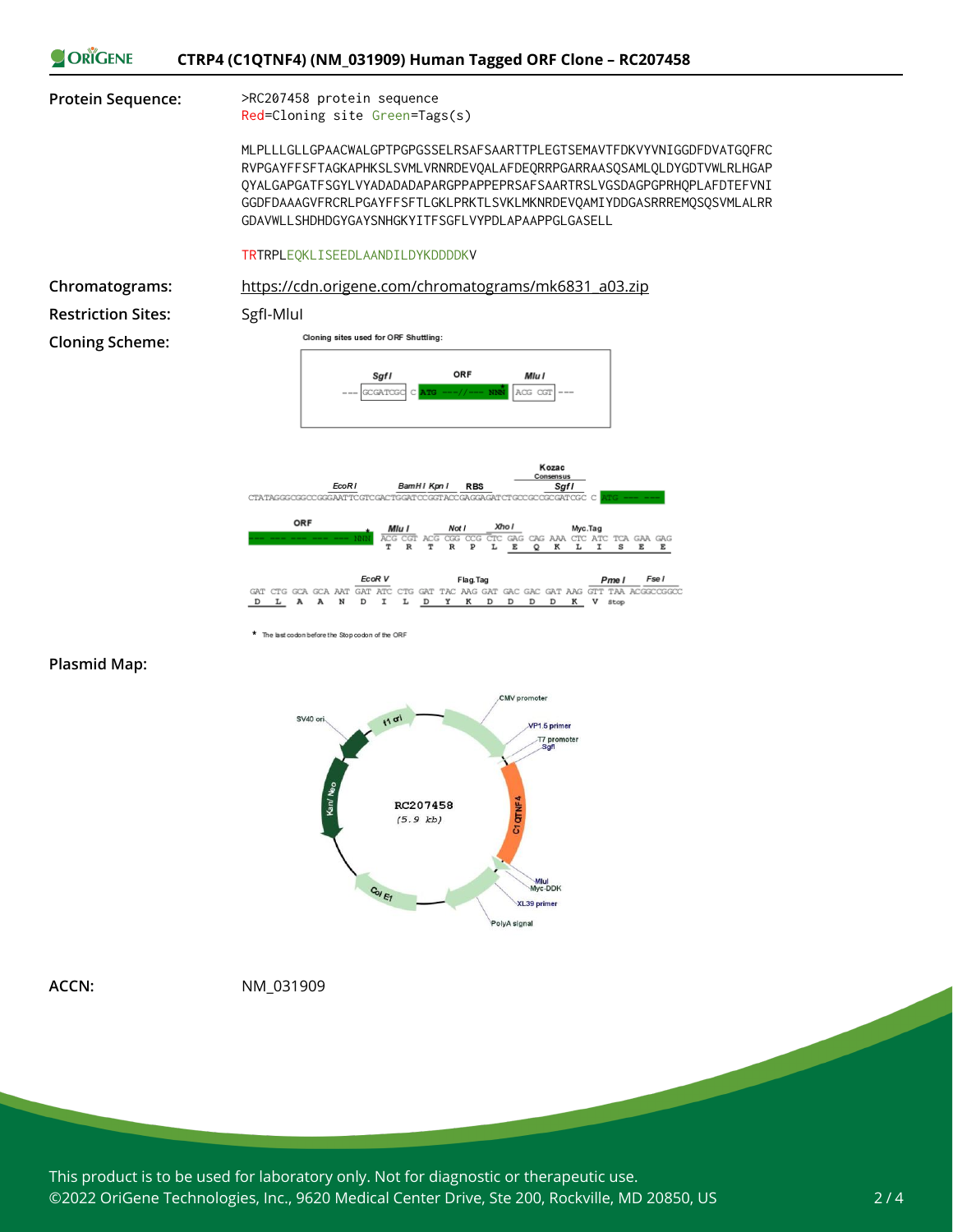#### ORIGENE **CTRP4 (C1QTNF4) (NM\_031909) Human Tagged ORF Clone – RC207458**

| <b>ORF Size:</b>              | 987 bp                                                                                                                                                                                                                                                                                                                                                                                                                                                                                                        |
|-------------------------------|---------------------------------------------------------------------------------------------------------------------------------------------------------------------------------------------------------------------------------------------------------------------------------------------------------------------------------------------------------------------------------------------------------------------------------------------------------------------------------------------------------------|
| <b>OTI Disclaimer:</b>        | The molecular sequence of this clone aligns with the gene accession number as a point of<br>reference only. However, individual transcript sequences of the same gene can differ through<br>naturally occurring variations (e.g. polymorphisms), each with its own valid existence. This<br>clone is substantially in agreement with the reference, but a complete review of all prevailing<br>variants is recommended prior to use. More info                                                                |
| <b>OTI Annotation:</b>        | This clone was engineered to express the complete ORF with an expression tag. Expression<br>varies depending on the nature of the gene.                                                                                                                                                                                                                                                                                                                                                                       |
| Components:                   | The ORF clone is ion-exchange column purified and shipped in a 2D barcoded Matrix tube<br>containing 10ug of transfection-ready, dried plasmid DNA (reconstitute with 100 ul of water).                                                                                                                                                                                                                                                                                                                       |
| <b>Reconstitution Method:</b> | 1. Centrifuge at 5,000xg for 5min.<br>2. Carefully open the tube and add 100ul of sterile water to dissolve the DNA.<br>3. Close the tube and incubate for 10 minutes at room temperature.<br>4. Briefly vortex the tube and then do a quick spin (less than 5000xg) to concentrate the liquid<br>at the bottom.<br>5. Store the suspended plasmid at -20°C. The DNA is stable for at least one year from date of<br>shipping when stored at -20°C.                                                           |
| RefSeq:                       | NM 031909.3                                                                                                                                                                                                                                                                                                                                                                                                                                                                                                   |
| RefSeq Size:                  | 1436 bp                                                                                                                                                                                                                                                                                                                                                                                                                                                                                                       |
| <b>RefSeq ORF:</b>            | 990 bp                                                                                                                                                                                                                                                                                                                                                                                                                                                                                                        |
| Locus ID:                     | 114900                                                                                                                                                                                                                                                                                                                                                                                                                                                                                                        |
| UniProt ID:                   | Q9BXJ3                                                                                                                                                                                                                                                                                                                                                                                                                                                                                                        |
| <b>Cytogenetics:</b>          | 11p11.2                                                                                                                                                                                                                                                                                                                                                                                                                                                                                                       |
| Domains:                      | C1Q                                                                                                                                                                                                                                                                                                                                                                                                                                                                                                           |
| <b>Protein Families:</b>      | <b>Secreted Protein</b>                                                                                                                                                                                                                                                                                                                                                                                                                                                                                       |
| MW:                           | 35.3 kDa                                                                                                                                                                                                                                                                                                                                                                                                                                                                                                      |
| <b>Gene Summary:</b>          | May be involved in the regulation of the inflammatory network. Its role as pro- or anti-<br>inflammatory seems to be context dependent (PubMed:21658842, PubMed:27086950).<br>Seems to have some role in regulating food intake and energy balance when administered in<br>the brain. This effect is sustained over a two-day period, and it is accompanied by decreased<br>expression of orexigenic neuropeptides in the hypothalamus 3 h post-injection (By similarity).<br>[UniProtKB/Swiss-Prot Function] |

This product is to be used for laboratory only. Not for diagnostic or therapeutic use. ©2022 OriGene Technologies, Inc., 9620 Medical Center Drive, Ste 200, Rockville, MD 20850, US